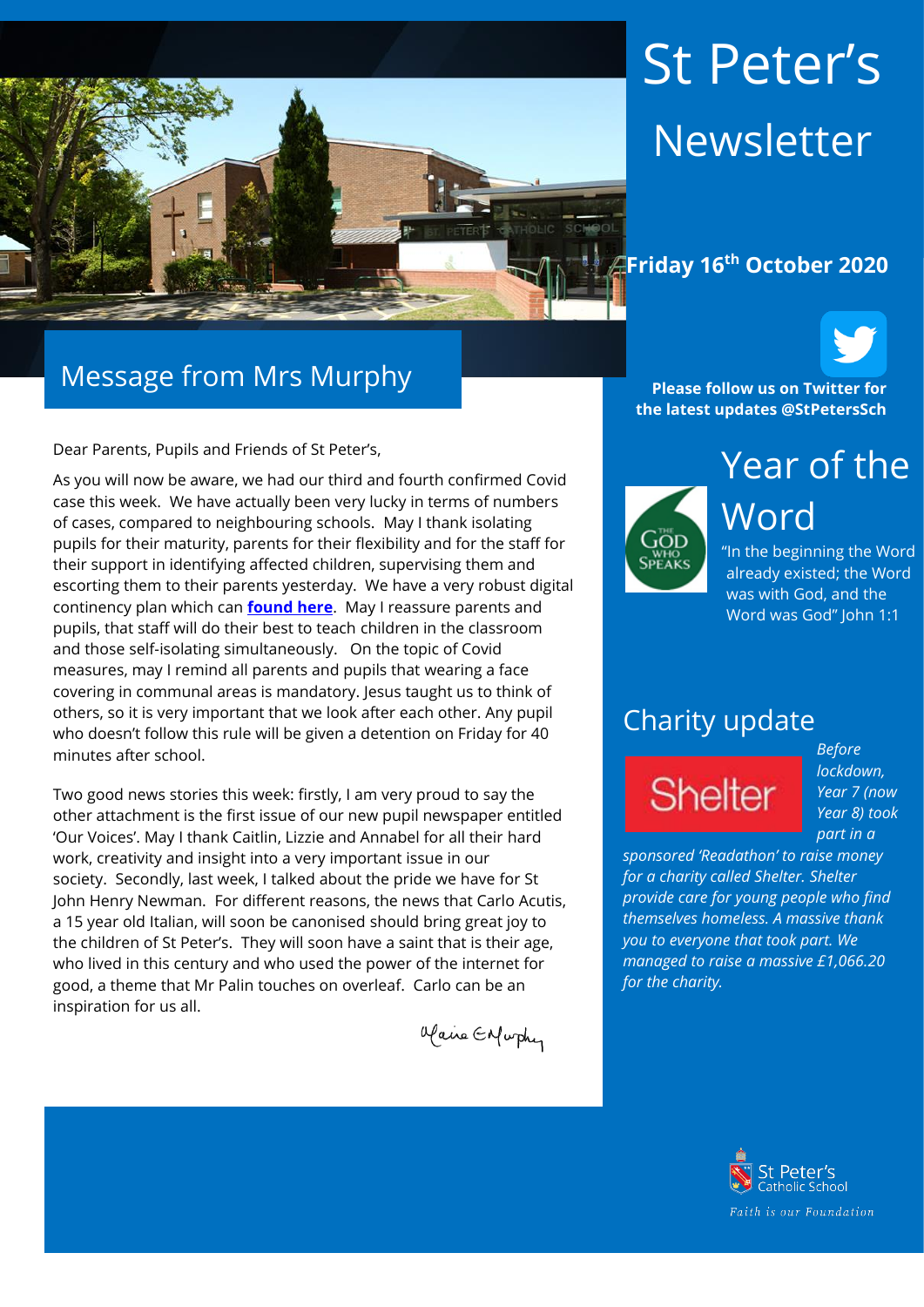### Discerning about ourselves



This week, as part of our Catholic Pupil Profile values of being Attentive and Discerning, Mr Palin delivered an assembly focused on the theme of being 'Discerning about Ourselves'. In this assembly, we explored the role that social media can have on society, especially young people. As staff, we have a number of concerns in this area and would encourage families to heed this advice which comes from colleagues with many years of experience in dealing with this:

The amount of time that some pupils are spending on platforms like WhatsApp or Instagram or other forms of Social Media is truly alarming – 9 hours a day has not been uncommon. We would encourage all parents to insist that electronic devices are turned off at no later than 9pm and they should not be taken to bedrooms.

- Some pupils, face to face, would never dream of being unkind or rude to another human being, are much braver behind a keypad and can send messages that can be hurtful or cause great upset when in some cases they did not realise or appreciate the impact that their words might have. We encourage parents to check their children's devices regularly and make expectations of good manners and basic human kindness very clear.
- Chatrooms can quickly escalate, and pupils can sometimes be involved in group chats with dozens or hundreds of people they may or may not know. This is unhealthy in the time it takes to keep up with such a high volume of messages and experience has shown that little of value comes out. We would encourage parents to insist that this does not happen.
- Sending any personal pictures is completely discouraged. Most importantly, families should be aware that should a pupil send pictures that are inappropriate, then this will become a police matter. Again, parents are advised to monitor phones and photo albums on phones regularly.

As a school, we try and ensure that all pupils in our care remain happy, safe and secure. We will always try to educate pupils regarding social media, friendships and behaviour. However, we must stress that should your child choose to engage in social media platforms outside of school time, while under the responsibility of parents, then parents should be aware that the responsibility lies with them and school do not have capacity to arbitrate and police such conversations. We would urge parents to monitor and limit any use of social media and shut down any platform that is causing anxiety and upset in their child.



### Mass times in our Local Parishes

**Sugustine's Catholic Church** [St Thomas More, Sheldon](https://www.stthomasmorercchurch.com/) orge & St Teresa Catholic Church **[Olton Friary](https://www.oltonfriary.org.uk/)** [Our Lady of the Wayside Catholic Church](http://ourladyofthewaysidechurchshirley.co.uk/)